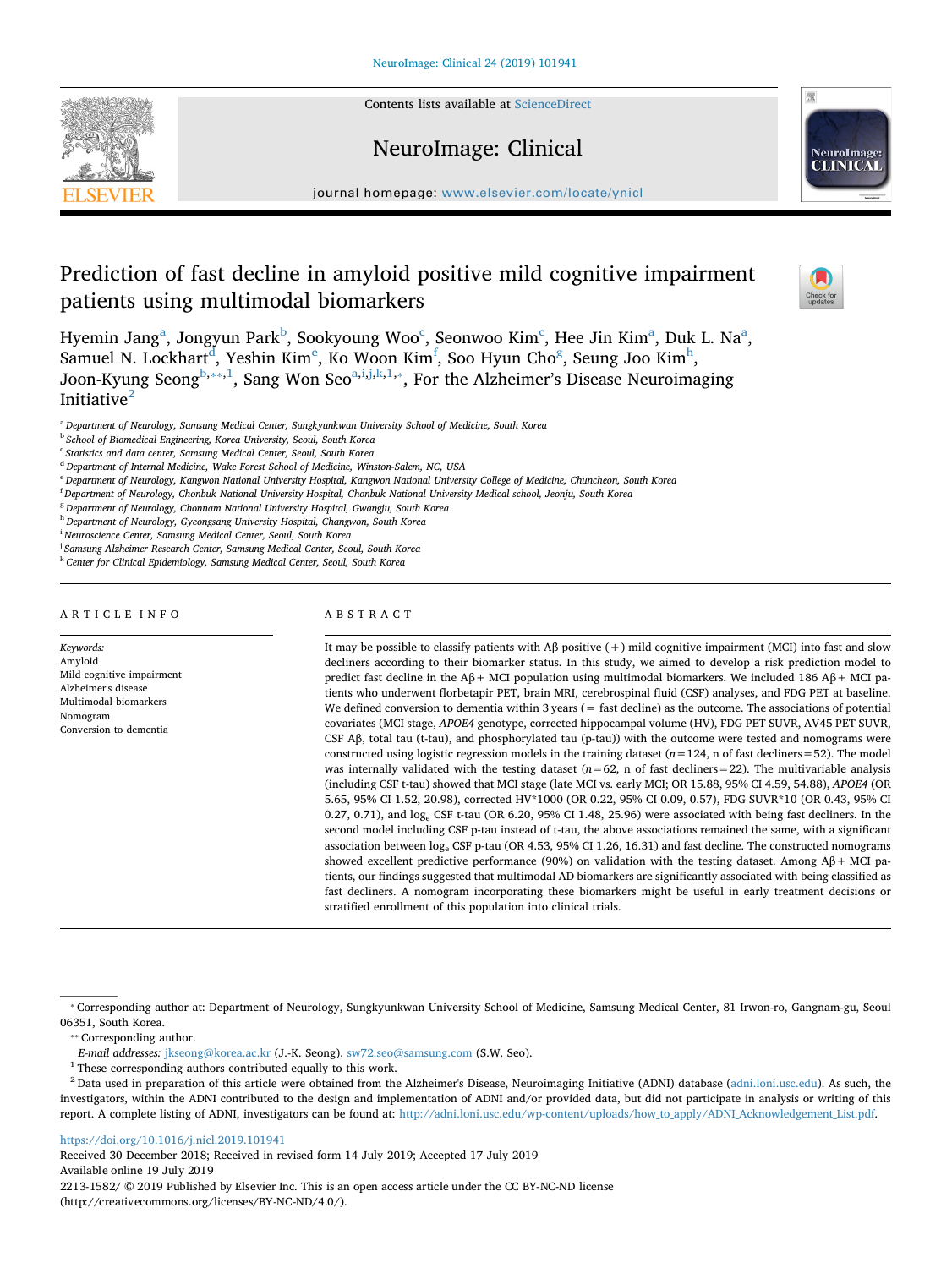# **1. Introduction**

Mild cognitive impairment (MCI) is considered a transitional state between normal aging and Alzheimer's disease (AD) ([Morris et al.,](#page-8-0) [2001;](#page-8-0) [Petersen et al., 2001\)](#page-8-1). However, rates of clinical deterioration of MCI patients are variable, as some patients quickly progress to AD dementia while others remain stable or even revert to normal cognition ([Busse et al., 2006](#page-7-0); [Larrieu et al., 2002;](#page-8-2) [Petersen, 2004\)](#page-8-3). This may be attributable to heterogeneous underlying pathologies of this population ([DeCarli, 2003\)](#page-7-1). Rapid development of molecular imaging has enabled the detection of amyloid-β (Aβ), a hallmark of AD pathology, using positron emission tomography (PET) in living patients, both in the MCI as well as the dementia stages. Previous studies have shown that 40–60% of MCI patients are Aβ positive (Aβ +) on PET; these patients are classified as MCI due to AD, with evidence of 40% to 80% risk of conversion to AD dementia within 3 years, a level that is 4 to 9 fold higher than their Aβ negative counterparts [\(Doraiswamy et al., 2014](#page-7-2); [Okello et al., 2009](#page-8-4); [Wolk et al., 2009\)](#page-8-5).

Although Aβ is an AD-specific pathology, Aβ burden is not linearly correlated with symptom severity. AD biomarker modeling shows that tau neurofibrillary tangles (NFT), hypometabolism and brain atrophy, as more downstream biomarkers, are more closely associated with clinical symptoms. In fact, a recent AV-1451 PET study ([Maass et al.,](#page-8-6) [2017\)](#page-8-6), which investigated NFT burden in the brain, reported that Aβ+ MCI patients exhibit in-vivo Braak stages ranging from I/II to V/ VI. Also, previous studies have shown that higher CSF p-tau levels ([Buerger et al., 2002](#page-7-3); [Ewers et al., 2007\)](#page-7-4), hippocampal atrophy ([Jack](#page-7-5) [Jr. et al., 1999](#page-7-5)), and hypometabolism measured by [F18] fluorodeoxyglucose (FDG) PET are able to significantly predict conversion to AD in MCI patients ([Drzezga et al., 2003](#page-7-6)) as well. Therefore, it would be reasonable to expect that  $A\beta$  + MCI patients could be classified into fast and slow decliners according to their downstream biomarker status. However, most previous studies have included all MCI patients regardless of Aβ status. As abnormal neurodegeneration markers such as hypometabolism and hippocampal atrophy can be observed even in non-AD conditions, these multimodal biomarkers might not be able to specifically reflect the prognosis of  $A\beta$  + MCI patients. Also, it is not known whether neocortical Aβ burden and presence of *APOE*4 genotype are associated with disease progression in specifically  $A\beta + MCI$ patients. Therefore, it is necessary to demonstrate the importance of these multimodal biomarkers as predictors for clinical outcomes specifically in the  $A\beta$ + MCI population.

The predictive power of these multimodal biomarkers is particularly important, because while drugs targeting Aβ have been developed and actively applied in clinical trials in AD dementia, most have ended in failure. In this regard, many recent clinical trials have focused on Aβ+ population, not yet demented, as a target group. However, it is still not clear how long of a delay exists from the beginning of Aβ deposition to dementia development, although a previous study showed that this delay may be decades long ([Villemagne et al., 2013\)](#page-8-7). Therefore, narrowing the range of best candidates even among Aβ+ MCI patients is clinically essential. Specifically, identifying the  $A\beta + MCI$ patients subjects likely to progress most rapidly is critical to early treatment decisions as well as to stratified enrollment in clinical trials.

In this study, we aimed to develop a model to predict the risk of fast decliners in the  $A\beta$  + MCI population using multimodal biomarkers. To promote the application of this prediction model to the clinical setting, we used a nomogram method, which is graph-based, simple, and easy to quickly interpret. We hypothesized that not only a combination of neurodegeneration markers such as reduced hippocampal volume on MRI, hypometabolism measured by FDG PET and increased CSF tau levels, but also Aβ burden or *APOE*4 would be associated with disease progression, because it is possible that Aβ burden and *APOE*4 might contribute to disease progression through a pathway independent of tau or neurodegeneration. We also expected that a nomogram featuring these markers could intuitively predict the possibility of  $A\beta + MCI$  patients being fast decliners at an individual level.

# **2. Methods**

# *2.1. Study participants*

We used the Alzheimer's Disease Neuroimaging Initiative (ADNI) dataset ([adni.loni.usc.edu\)](http://adni.loni.usc.edu). The ADNI was launched in 2003 as a publicprivate partnership, led by Principal Investigator Michael W. Weiner ([Weiner et al., 2010](#page-8-8)). Our study population primarily consisted of subjects from ADNI Go and ADNI-2. The major goal of ADNI has been to reveal the progression of MCI and AD using MRI, positron emission tomography (PET), other biological markers, and clinical and neuropsychological assessment. Full inclusion/exclusion criteria are described in detail at <http://adni.loni.usc.edu/methods/documents/>. Briefly, all subjects were between the ages of 55 and 90 years, had completed at least 6 years of education, were fluent in Spanish or English, and were free of any other significant neurologic diseases. MCI participants had a subjective memory complaint with a Clinical Dementia Rating (CDR) score of 0.5 ([Petersen et al., 2010\)](#page-8-9). The stage of MCI (early and late) patients are determined using the Wechsler Memory Scale (WMS) Logical Memory II; Early MCI (EMCI) subjects must have education adjusted scores between approximately 0.5 and 1.5 SD below the mean of Cognitively Normal (on delayed recall of one paragraph from WMS Logical Memory II). All subjects gave written informed consent prior to participation.

In this study, we included MCI patients who underwent 3.0T MRI scanning and 18F-AV45 (florbetapir) PET at baseline. As of 24th January 2018, a total of 463 patients met this qualification, and their baseline diagnoses were EMCI ( $n = 305$ ) and late MCI (LMCI,  $n = 158$ ). Among these, we included in the present study 254 patients with Aβ positivity on AV45 PET, which we defined as standardized uptake value ratios (SUVR) above a cutoff value of 1.11 ([Landau et al., 2013](#page-7-7); [Landau](#page-7-8) [et al., 2012](#page-7-8)) (145 EMCI and 109 LMCI).

Patients were followed up at 6- to 12-month intervals with clinical diagnostic assessments. Conversion to AD was established at individual recruitment sites ([Landau et al., 2011b](#page-7-9)), and we defined fast decliners as patients who converted to AD within three years of follow-up after baseline PET and MRI scans. A total of 53 patients who were followed up for less than three years with no AD conversion were excluded, and 15 additional patients were excluded from analyses because of missing data at baseline (11 for missing CSF data, three for missing hippocampal volume, and one for missing FDG SUVR). Thus, 74 fast and 112 slow decliners (patients who converted after 3 years (*n* = 18) or did not convert during the 3-year follow-up  $(n = 104)$ ) were included in analyses [\(Fig. 1](#page-2-0)).

# *2.2. Clinical data collection*

Basic demographics and clinical data were extracted from the ADNIMERGE dataset from the Alzheimer's Disease Neuroimaging Initiative (ADNI) database [\(http://adni.loni.usc.edu/\)](http://adni.loni.usc.edu/) in January 2018. Extracted clinical data included presence of *APOE*4 genotype, hippocampal volume (HV), total intracranial volume (ICV), FDG SUVR (Average FDG SUVR of bilateral angular, inferior temporal, and posterior cingulate regions — AD signature regions — relative to pons/ vermis reference region)[\(Landau et al., 2011;](#page-7-10) [Landau et al., 2010](#page-7-11)), AV45 SUVR (Average AV45 SUVR of frontal, anterior cingulate, precuneus, and parietal cortex relative to the cerebellum), and AD biomarkers (Aβ(1–42), total tau (t-tau) and phosphorylated tau (p-tau)) from CSF drawn at baseline. The detailed protocols for image processing and CSF analyses have been described in previous studies [\(Bittner](#page-7-12) [et al., 2016](#page-7-12); [Hsu et al., 2002;](#page-7-13) [Landau et al., 2011b\)](#page-7-9) and in the ADNI methods section at [http://adni.loni.usc.edu/.](http://adni.loni.usc.edu/)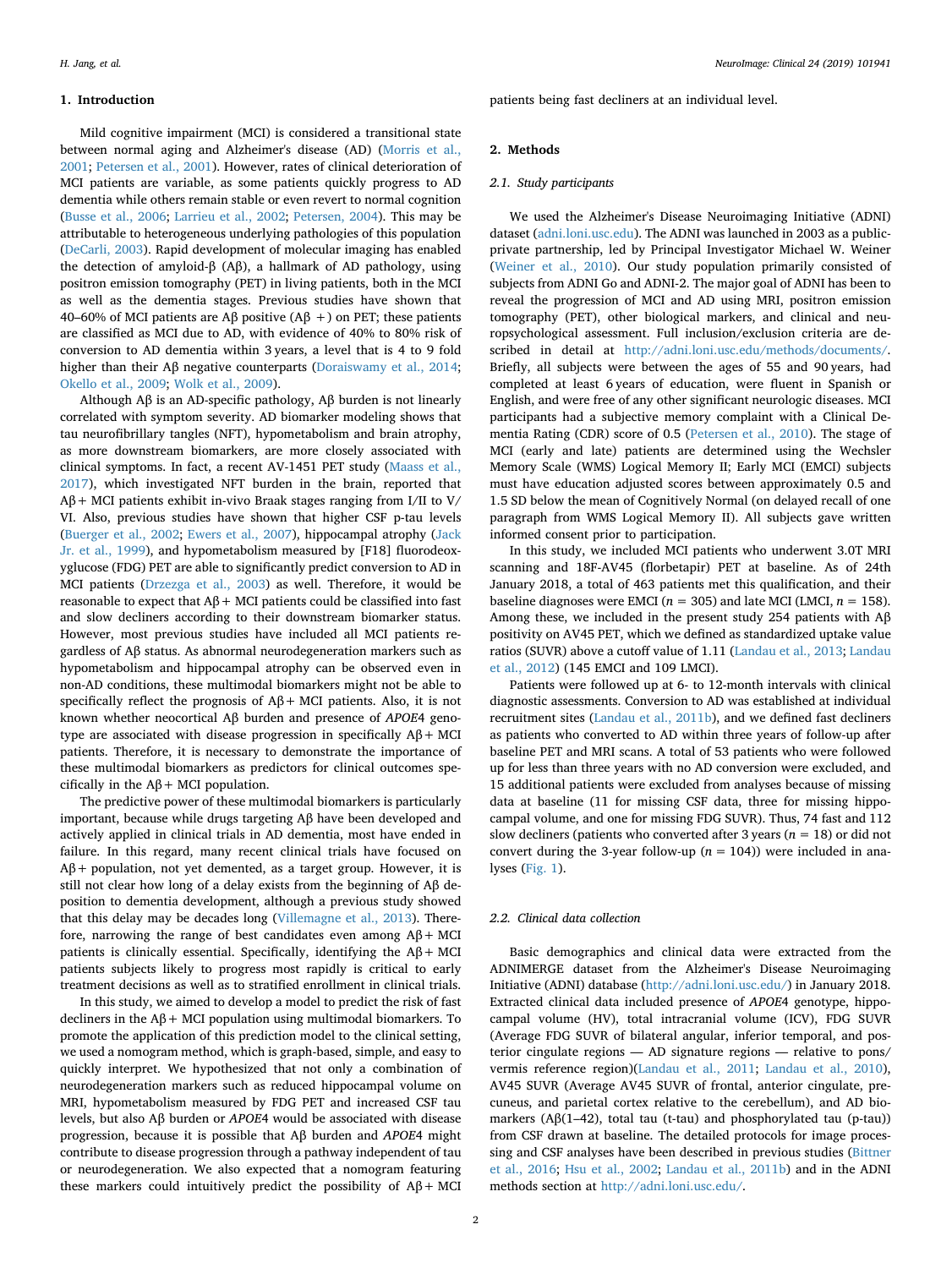<span id="page-2-0"></span>

**Fig. 1.** Flowchart showing inclusion and exclusion of participants included within the study.

Abbreviations: N, number; MCI, mild cognitive impairment; PET, Positron emission tomography; SUVR, Standardized uptake value ratio; FDG, Fluorodeoxyglucose; HV, hippocampal volume; CSF, cerebrospinal fluid; AD, Alzheimer's dementia.

# *2.3. Statistical analysis*

For model construction, we randomly divided the dataset into the training and the testing datasets, with a ratio of 2:1. Demographic data and biomarker characteristics of fast and slow decliners (in the total, the training and the testing dataset) were summarized with frequency and proportion or median and interquartile range.

In the training dataset, biomarkers used as potential predictors were age, MCI stage (early and late stage), *APOE*4, CSF Aβ (1–42) (=CSF Aβ), t-tau and p-tau, FDG SUVR, AV45 SUVR, and corrected HV (HV in mm<sup>3</sup>/ICV in mm<sup>3</sup>). Variables which had  $p$  value  $< 0.1$  for differences between groups from univariable analyses were included in multivariable analysis and the model of the significant variables from multivariable analysis was re-estimated as the final model. AV45 SUVR, CSF t-tau and p-tau were natural log transformed (log<sub>e</sub>) due to skewed distribution, and FDG SUVR, AV45 SUVR and corrected HV variables were multiplied by 10, 10 and 1000 respectively because of relatively small scale. We assessed multicollinearity using the variance inflation factor (VIF) and found that CSF t-tau and p-tau levels showed VIF  $> 4$ . Therefore, they were considered correlated, which led us to make two separate multivariable logistic regression analyses including each variable. Association of biomarker with fast decliner in multivariable logistic model was presented with OR (Odds Ratio) and 95% CI (Confidence Interval) of OR.

Nomograms were formulated based on the results of multivariable analysis using R 3.4.3[\(http://www.r-project.org\)](http://www.r-project.org) with *rms* packages. Detailed methods about nomogram construction have been described previously ([Jang et al., 2017\)](#page-7-14). To validate the predictive accuracy of a prediction model developed using the training dataset, we quantified nomogram performance by discrimination and calibration. In discrimination step, predictive performance was determined with a concordance index (C-index, the area under the receiver operating characteristic curve), which quantifies the level of concordance between predicted probabilities and the actual chance of having the event of interest. Internal validation of performance was estimated with a bootstrapping method (1000 replications) and a 10-fold cross validation of the training dataset, and the testing dataset. Calibration was graphically assessed with the relationship between the actual observed probabilities and predicted probabilities (calibration curve).

Finally, we tried to show that final prediction models we constructed had best model fitness and predictive performance compared with others. Therefore, we compared the fitness and predictive performance of different models with various combinations of biomarkers using the likelihood ratio test and 95% CI for AUC, respectively. We made several models by adding, one by one, independent variables (in the order of easiness of access in clinic). Model 1 has MCI stage as an only independent variable, because MCI stage is easily obtainable information from neuropsychological test. Model 2 has *APOE*4 genotyping as an additional variable, and model 3 and 4 have HV/ICV and FDG PET SUVR as an additional variable, respectively. Model 5 has MCI stage, *APOE*4 genotyping, HV/ICV, and FDG SUVR as independent variables, while Model 6 and 7 have additionally CSF t-tau and p-tau levels as an independent variable, respectively. All statistical analyses were performed with SAS version 9.4 (SAS Institute, Cary, NC) and R 3.4.3 (Vienna, Austria; <http://www.R-project.org/>). Statistical significance was defined as two-tailed *p <* 0.05.

# **3. Results**

# *3.1. Differences in clinical characteristics of fast and slow decliners*

The demographic characteristics of the study subjects in the total  $(N = 186, 74$  fast and 112 slow decliners), the training dataset  $(N = 124)$ , and the testing dataset  $(N = 62)$  are shown in [Table 1](#page-3-0).

[Table 2](#page-3-1) shows the result of univariable logistic analysis in the training dataset. There were no significant differences in age  $(p = 0.475)$ , sex  $(p = 0.720)$ , and education years  $(p = 0.196)$  between fast and slow decliners. There was a higher frequency of LMCI (37 (71.2%) vs. 11 (15.3%), *p* < 0.001) and *APOE4* carriers among fast decliners (42/52 (80.8%) vs. 42/72 (58.3%)  $p = 0.008$ ) than among slow decliners.

AD biomarker characteristics were significantly different between fast and slow decliners in the training dataset. Compared to slow decliners, fast decliners showed a lower level of CSF Aβ (699.8 (569, 808.3) vs. 738.1 (613.7, 959), *p* = 0.018), and higher levels of CSF t-tau (361.6 (288.2, 497.3) vs. 286.9 (233.7, 374.3), *p* < 0.001) and p-tau (35.2 (28.8, 51.1) vs. 28.2 (21.5, 36.4), *p* = 0.001). Corrected HV (0.0041 (0.0039, 0.0045) vs. 0.0048 (0.0042, 0.0054), *p* < 0.001) and FDG PET SUVR (1.2 (1.1, 1.2) vs. 1.3 (1.2, 1.4), *p* < 0.001) were significantly lower and AV45 SUVR (1.4 (1.3, 1.6), 1.3 (1.2, 1.5),  $p < 0.001$ ) was higher in fast decliners than in slow decliners. ([Table 2](#page-3-1)).

# *3.2. Predictors for classification as fast decliners in multivariable logistic regression analysis*

In the training dataset, the first multivariable analysis (Model 1 including CSF t-tau) showed that MCI stage (LMCI vs. EMCI; OR 15.88,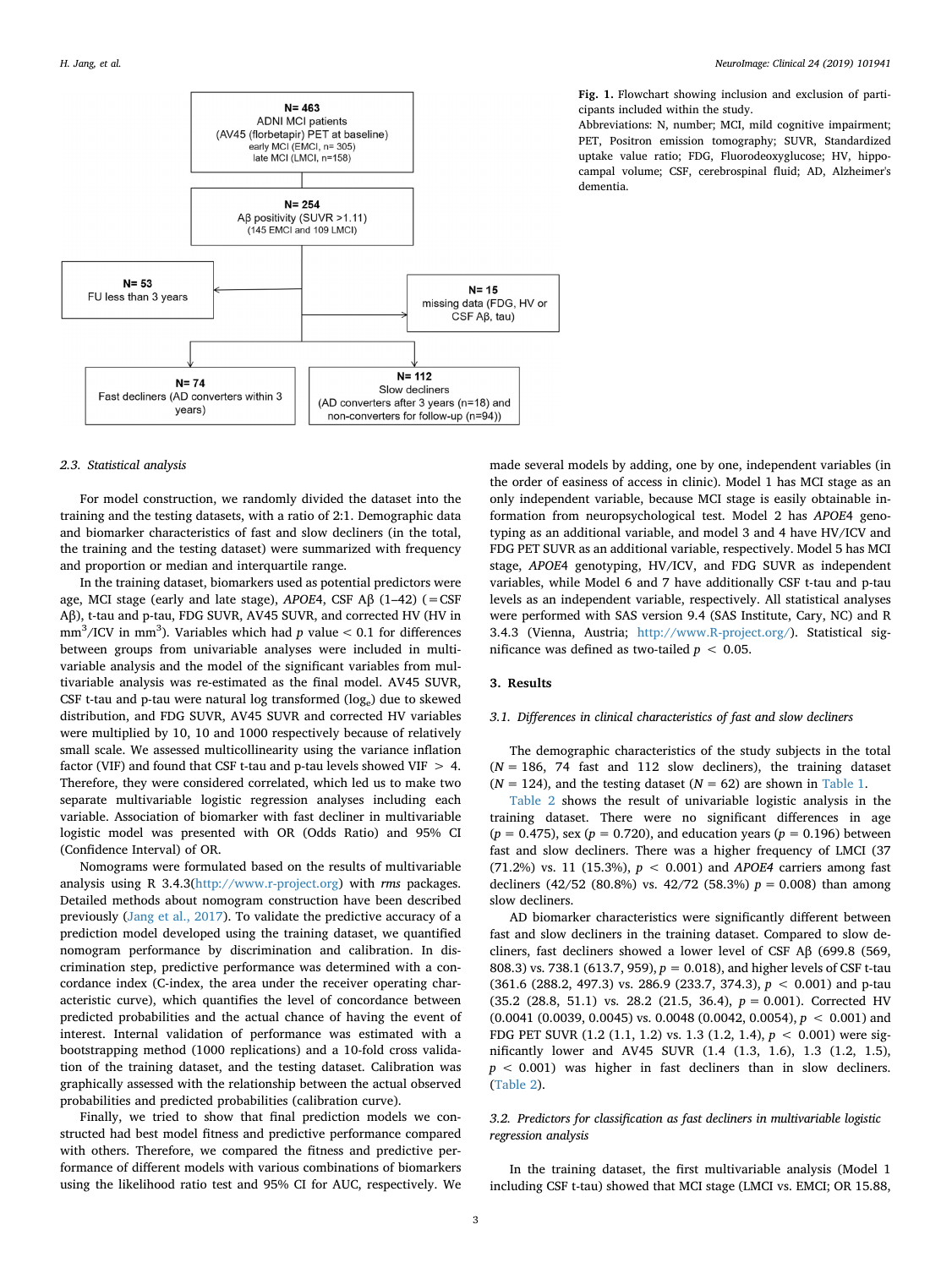#### <span id="page-3-0"></span>**Table 1**

Demographics and biomarkers between slow and fast decliners of  $A\beta$  + MCI.

|                                            | Total $(N = 186)$             |                           | Training dataset $(N = 124)$ |                           | Testing dataset $(N = 62)$   |                           |  |
|--------------------------------------------|-------------------------------|---------------------------|------------------------------|---------------------------|------------------------------|---------------------------|--|
|                                            | Slow decliners<br>$(N = 112)$ | Fast decliners $(N = 74)$ | Slow decliners<br>$(N = 72)$ | Fast decliners $(N = 52)$ | Slow decliners<br>$(N = 40)$ | Fast decliners $(N = 22)$ |  |
| Demographics <sup>a</sup>                  |                               |                           |                              |                           |                              |                           |  |
| Age, years                                 | 72.0 (67.8,77.4)              | 74.3 (69.5,77.8)          | 70.7 (67.3,77.3)             | 73.6 (69.5,77.3)          | 72.7 (69.4,77.45)            | 74.45 (70,79.3)           |  |
| Sex, % female                              | 52 (46.4)                     | 31(41.9)                  | 30(41.7)                     | 20(38.5)                  | 22(55)                       | 11(50)                    |  |
| Education, years                           | 16(13.5,18)                   | 16(15,18)                 | 16(13.5,18)                  | 16(15.5,18)               | 16(13.5,18)                  | 16(14,18)                 |  |
| MCI stage, % late MCI                      | 28(25)                        | 54 (73)                   | 11(15.3)                     | 37 (71.2)                 | 17(42.5)                     | 17 (77.27)                |  |
| <b>MMSE</b>                                | 28.5 (27, 29)                 | 27 (26, 28)               | 28.5 (27,30)                 | 27.5 (26,29)              | 28.5 (27.5,29)               | 27 (26,28)                |  |
| <b>Biomarkers</b> <sup>a</sup>             |                               |                           |                              |                           |                              |                           |  |
| $APOE$ 4 + carriers                        | 64 (57.1)                     | 60(81.8)                  | 42 (58.3)                    | 42 (80.8)                 | 22(55)                       | 18 (81.8)                 |  |
| CSF $A\beta(1-42)$ , pg/<br>m <sup>b</sup> | 740.8 (625.3956.6)            | 697.7 (563.2806.0)        | 738.1 (613.7959)             | 699.8 (569,808.3)         | 740.7 (635.4953.3)           | 658.1 (520.3799.3)        |  |
| CSF t-tau, $pg/mL^b$                       | 284.3 (227.9347.5)            | 372.2 (283.7514.2)        | 286.9 (233.7374.3)           | 361.6 (288.2497.3)        | 279.9 (211.2327.3)           | 391.4 (283.7542.7)        |  |
| CSF p-tau, $pg/mL^b$                       | 27.6 (21.0,35.6)              | 36.3 (28.2,51.9)          | 28.2 (21.5,36.4)             | 35.2 (28.8,51.1)          | 26.9 (19.5,31.9)             | 38.7 (28.0,56.9)          |  |
| HV mm3                                     | 7217.3 (6421.5,               | 6325.6 (5715, 6996)       | 7271.4 (6498.7948)           | 6400.4 (5797.5,           | 7119.9 (6300, 7841.5)        | 6148.8 (5549, 6702)       |  |
|                                            | 7916.5)                       |                           |                              | 7063.5                    |                              |                           |  |
| HV/ICV <sup>b</sup>                        | 0.0047                        | 0.0041                    | 0.0048                       | 0.0041                    | 0.0046                       | 0.0043                    |  |
|                                            | (0.0042, 0.0053)              | (0.0038, 0.0045)          | (0.0042, 0.0054)             | (0.0039, 0.0045)          | (0.0042, 0.0051)             | (0.0038, 0.0046)          |  |
| AV45 PET SUVR <sup>b</sup>                 | 1.31(1.20, 1.45)              | 1.45(1.31, 1.55)          | 1.3(1.2,1.5)                 | 1.4(1.3,1.6)              | 1.3(1.2, 1.4)                | 1.5(1.3, 1.5)             |  |
| FDG SUVR <sup>b</sup>                      | 1.30 (1.23,1.36)              | 1.14(1.07, 1.22)          | 1.3(1.2,1.4)                 | 1.2(1.1, 1.2)             | 1.3(1.2, 1.4)                | 1.1(1.1, 1.2)             |  |

MCI, mild cognitive impairment; APOE, Apolipoprotein E; CSF, cerebrospinal fluid; Aβ(1–42), Amyloid-β 1–42; t-tau, total tau; p-tau, phosphorylated tau; HV, hippocampal volume; ICV, total intracranial volume; PET, Positron emission tomography; SUVR, Standardized uptake value ratio; FDG, Fluorodeoxyglucose. <sup>a</sup> Values are median (interquartile range) or number (percentage).

<span id="page-3-3"></span><span id="page-3-2"></span>b Obtained from ADNI dataset.

95% CI 4.59, 54.88), *APOE4* (OR 5.65, 95% CI 1.52, 20.98), corrected HV\*1000 (OR 0.22, 95% CI 0.09, 0.57), FDG SUVR\*10 (OR 0.44, 95% CI 0.27, 0.71), and loge CSF t-tau (OR 6.20, 95% CI 1.48, 25.96) were associated with being fast decliners. The second multivariable analysis (Model 2 including CSF p-tau) showed that MCI stage (LMCI vs. EMCI; OR 15.98, 95% CI 4.69, 54.44), *APOE4* (OR 5.71, 95% CI1.56, 20.88), corrected HV\*1000 (OR 0.23, 95% CI 0.09,0.57), FDG SUVR\*10 (OR 0.45, 95% CI 0.28,0.72), and loge CSF p-tau (OR 4.53, 95% CI 1.26, 16.31) were associated with being fast decliners [\(Table 3\)](#page-4-0).

# *3.3. Nomograms as prediction models*

We finally constructed nomograms using the multivariable analyses results ([Fig. 2\)](#page-5-0). A specific point was matched to each variable based on the beta coefficients from regression analyses described above. The total points made from the sum of each point indicate the overall risk score. This can be applied to predict the risk of being classified a fast decliner as shown in [Fig. 3,](#page-6-0) which shows how to interpret the nomogram using the exemplary cases of the low and high risk biomarker profiles.

The prediction performance of Model 1 was 0.929 in the training dataset and 0.912/ 0.910 by bootstrap sampling/10-fold cross validation and 0.901 in the testing dataset. The prediction performance of Model 2 was 0.929 in the training dataset and 0.913/0.899 in bootstrap sampling/10-fold cross validation and 0.907 in the testing dataset. The nonparametric calibration curves showed that the bias corrected calibration plots (which were generated from internal validation based on 1000 bootstrap resamples) showed virtually no departure from ideal lines, which means the nomograms are well calibrated (Supplementary Fig. 1).

# *3.4. Comparison with prediction models including different combinations of biomarkers*

The prediction models with different combinations of biomarkers are shown in [Table 4.](#page-7-15) We evaluated the model fitness using Akaike information criterion (AIC) and R-square. Given that lower AIC and higher R-square indicate the better model regarding fitness, model 6 and 7 fitted the data the best as shown in the [Table 4](#page-7-15) and it was confirmed with likelihood ratio test ( $p < 0.003$ ). We evaluated the

#### <span id="page-3-1"></span>**Table 2**

Univariable analysis for the association of biomarker predictors with fast decliners of  $A\beta + MCI$  in the training dataset.

| Predictors                                   | Slow decliners $(N = 72)$ | Fast decliners $(N = 52)$ | OR (95% CI)        | <i>p</i> -value |
|----------------------------------------------|---------------------------|---------------------------|--------------------|-----------------|
| Demographics                                 |                           |                           |                    |                 |
| Age, years                                   | 70.7 (67.3,77.3)          | 73.6 (69.5,77.3)          | 1.02(0.97, 1.08)   | 0.475           |
| Sex, % female                                | 30(41.7)                  | 20(38.5)                  | 0.88(0.42, 1.81)   | 0.720           |
| Education, years                             | 16(13.5,18)               | 16(15.5,18)               | 1.10 (0.95,1.27)   | 0.196           |
| MCI stage, % late MCI                        | 11(15.3)                  | 37 (71.2)                 | 13.68 (5.68,32.93) | ${}< 0.001$     |
| <b>Biomarkers</b>                            |                           |                           |                    |                 |
| $APOE$ 4 + carriers                          | 42 (58.3)                 | 42(80.8)                  | 3(1.30, 6.91)      | 0.010           |
| CSF $\mathbf{A}\mathbf{\beta}$ (1–42), pg/mL | 738.1 (613.7959)          | 699.8 (569,808.3)         | 0.998(0.996,1)     | 0.018           |
| $CSF$ t-tau, $pg/mL$                         | 286.9 (233.7374.3)        | 361.6 (288.2497.3)        | 6.33 (2.13,18.82)  | ${}< 0.001$     |
| CSF p-tau, pg/mL                             | 28.2 (21.5,36.4)          | 35.2 (28.8,51.1)          | 5.23 (1.95,14)     | 0.001           |
| HV/ICV                                       | 0.0048(0.0042, 0.0054)    | 0.0041(0.0039, 0.0045)    | 0.26(0.14, 0.48)   | ${}< 0.001$     |
| <b>AV45 PET SUVR</b>                         | 1.3(1.2, 1.5)             | 1.4(1.3,1.6)              | 1.75 (1.26,2.43)   | ${}< 0.001$     |
| <b>FDG SUVR</b>                              | 1.3(1.2, 1.4)             | 1.2(1.1, 1.2)             | 0.37(0.25, 0.56)   | ${}< 0.001$     |

OR, Odds ratio; CI, confidence interval; MCI, mild cognitive impairment; FDG, Fluorodeoxyglucose; PET, Positron emission tomography; SUVR, Standardized uptake value ratio; CSF, cerebrospinal fluid; t-tau, total tau; p-tau, phosphorylated tau; HV, hippocampal volume; ICV, total intracranial volume; APOE, Apolipoprotein E.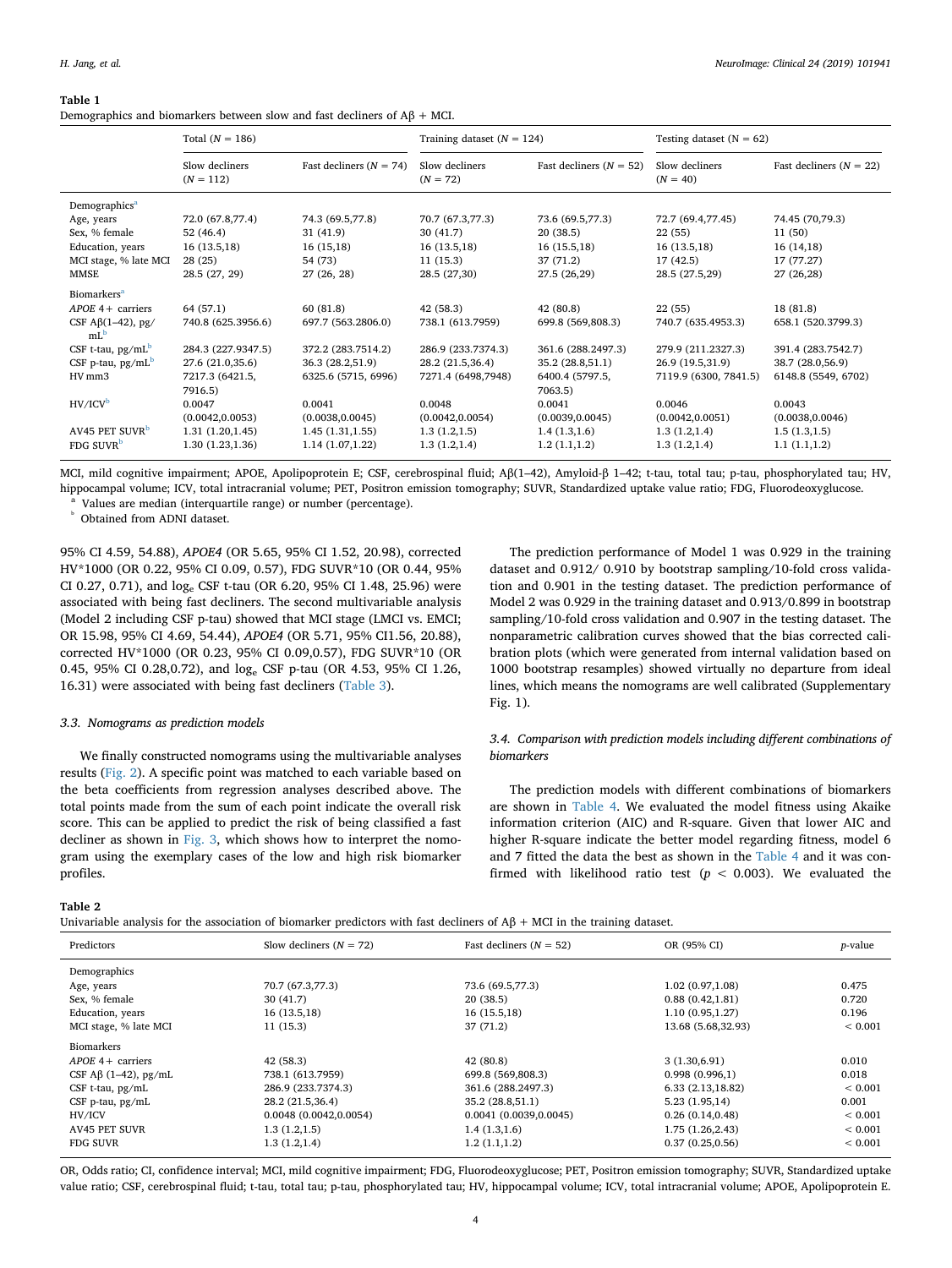#### <span id="page-4-0"></span>**Table 3**

| Final model for the association of biomarker predictors with fast decliners of $AB + MCI$ in the training dataset: Multivariable analysis. |  |  |  |
|--------------------------------------------------------------------------------------------------------------------------------------------|--|--|--|
|--------------------------------------------------------------------------------------------------------------------------------------------|--|--|--|

| Predictors                     |         | Model 1 (including CSF t-tau) |            |                 |         | Model 2 (including CSF p-tau) |            |                 |  |
|--------------------------------|---------|-------------------------------|------------|-----------------|---------|-------------------------------|------------|-----------------|--|
|                                | ß       | <b>OR</b>                     | 95% CI     | <i>p</i> -value | ß       | <b>OR</b>                     | 95% CI     | <i>p</i> -value |  |
| MCI stage (LMCI vs EMCI (ref)) | 2.77    | 15.88                         | 4.59.54.88 | ${}< 0.001$     | 2.77    | 15.98                         | 4.69.54.44 | ${}< 0.001$     |  |
| Presence of APOE4              | 1.73    | 5.65                          | 1.52.20.98 | 0.010           | 1.74    | 5.71                          | 1.56.20.88 | 0.009           |  |
| HV/ICV*1000                    | $-1.50$ | 0.22                          | 0.09.0.57  | 0.002           | $-1.46$ | 0.23                          | 0.09.0.57  | 0.002           |  |
| FDG SUVR *10                   | $-0.83$ | 0.44                          | 0.27,0.71  | 0.001           | $-0.80$ | 0.45                          | 0.28,0.72  | 0.001           |  |
| $Log_e$ CSF t-tau $(pg/mL)$    | 1.82    | 6.20                          | 1.48.25.96 | 0.013           | N/A     |                               |            |                 |  |
| $Log_e$ CSF p-tau $(pg/mL)$    | N/A     |                               |            |                 | 1.51    | 4.53                          | 1.26.16.31 | 0.021           |  |

OR, Odds ratio; MCI, mild cognitive impairment; LMCI, late MCI; EMCI, early MCI; CI, confidence interval; FDG, Fluorodeoxyglucose; PET, Positron emission tomography; SUVR, Standardized uptake value ratio; CSF, cerebrospinal fluid; t-tau, total tau; p-tau, phosphorylated tau; HV, hippocampal volume; ICV, total intracranial volume; APOE, Apolipoprotein E.

predictive performance using area under curve (AUC), Brier Score (the mean squared error between predictions and outcome) and error rate. Given that higher AUC and lower error rate/Brier score indicate better predictive performance, the model 1, 2 showed relatively low predictive performance, while the model 4,5,6,7,8,9 showed relatively high predictive performance. Regarding 95% CI for AUC, the model 4,5,6,7,8, and 9 showed the higher AUC than model 1, 2 ( $p < 0.05$ ).

# **4. Discussion**

We divided  $A\beta$  + MCI patients into two groups—fast and slow decliners—according to whether they progressed to AD within three years of follow-up. We then compared clinical and biomarker characteristics between these groups and developed predictive models for fast decliners group status using multivariable analysis with multimodal biomarkers as potential predictors. Our major findings were as follows: 1) about 40% of  $A\beta$  + MCI patients progressed to dementia within three years, and were classified as fast decliners; 2) advanced MCI stage (LMCI), higher CSF t-tau or p-tau, lower HV, hypometabolism in AD signature regions (=lower FDG SUVR), and the presence of *APOE4* were significantly predictive of fast decliners group status among  $A\beta$  + MCI patients; 3) the predictive model for being classified as fast decliners that we developed using these biomarkers showed an excellent predictive performance (90%) on validation with the testing dataset.

Our first major finding was that about 40% of  $Aβ + MCI$  patients progressed to dementia within three years. In the present study, the conversion rate among Aβ+ MCI patients seems to be lower than previously reported [\(Okello et al., 2009](#page-8-4); [van Rossum et al., 2012;](#page-8-10) [Ye et al.,](#page-8-11) [2018\)](#page-8-11), as prior studies have shown that 50–80% of  $A\beta$  + MCI patients convert to dementia in 3 years. In this study, about half the study subjects (104 of 186) were diagnosed with EMCI at the time of AV45 imaging, which might have contributed to a low dementia conversion rate; a previous study demonstrated that EMCI patients take longer to progress to dementia compared with LMCI [\(Jessen et al., 2014](#page-7-16)). This is also consistent with our study finding that LMCI has a 15-fold higher risk of being fast decliners. Therefore, this finding suggests that even Aβ+ MCI patients have varied clinical courses. Additionally, we investigated the dementia conversion rate in Aβ- MCI patients using the same ADNI dataset, although we did not include it in the present study. The result was that, among 158 patients who were followed up for 3 years, 152 patients (96.2%) were slow decliners while only six patients (3.8%) were fast decliners, from which we concluded that Aβ-MCI patients have a much lower chance of dementia conversion in three years than  $Aβ$  + patients.

Our second major finding was that higher CSF t-tau or p-tau, lower HV, hypometabolism in AD signature regions, and the presence of *APOE4* were significantly predictive of Aβ+ MCI patients being classified as fast decliners. Considering that higher CSF t-tau or p-tau, hippocampal atrophy and hypometabolism are characterized as neurodegeneration markers, our finding is consistent with previous studies showing that  $A\beta$  + MCI patients have worse prognosis when they have additional abnormal neurodegeneration markers [\(Bittner](#page-7-12) [et al., 2016](#page-7-12); [Knopman et al., 2013](#page-7-17)). In particular, given that CSF p-tau correlates with pathologic neurofibrillary tangle burden [\(Buerger et al.,](#page-7-18) [2006;](#page-7-18) [Clark et al., 2003\)](#page-7-19), which itself is well correlated with disease progression in AD, it is reasonable to expect that elevated CSF p-tau could predict the risk of  $A\beta$  + MCI patients being classified as fast decliners. This is because, while all participants have elevated brain Aβ, they might exhibit variable Braak stages from I/II to V/IV [\(Maass et al.,](#page-8-6) [2017\)](#page-8-6), and more detailed information regarding p-tau could more specifically inform risk of future decline. Furthermore, our results show that nonspecific AD neurodegeneration markers, such as hippocampal atrophy or hypometabolism (representing synaptic dysfunction and neuronal loss), are also strongly associated with clinical deterioration once patients have elevated Aβ deposition on PET.

As expected, CSF Aβ levels and AV45 PET SUVR were not associated with fast decliners in the multivariable analyses. The previous study suggested that a combination of CSF Aβ and CSF tau had better predictive accuracy for AD conversion in MCI patients than CSF tau alone ([van Rossum et al., 2010](#page-8-12)). However, in this article, MCI consists of both Aβ+ and Aβ- subjects. As Aβ positivity increases the risk of dementia conversion in MCI population, combination of CSF Aβ and tau measures must be a better predictor in that case. On the contrary, we included only Aβ+ MCI patients at the first place, CSF Aβ were not found to be associated with being fast decliners in multivariable analysis. Likewise, considering that the amyloid cascade hypothesis states that Aβ accumulation leads to a cascade of events including tau hyperphosphorylation and neuronal degeneration as downstream processes, Aβ load on AV45 PET scans would not be related with being classified as fast decliners after adjusting for CSF tau, neurodegeneration markers, and cognition (as MCI stage). In this study, we also found that *APOE4* carriage was a significant predictor for fast decliners group status among Aβ+ MCI patients, which suggests that the effect of *APOE4* on disease progression in the  $Aβ$  + MCI population may be as important as its effect on Aβ deposition in normal individuals ([Risacher et al., 2015](#page-8-13)). This might be because *APOE4* affects cognition in Aβ independent as well as Aβ dependent mechanisms, by inducing tau hyperphosphorylation, and undergoing neuron-specific proteolysis subsequently leading to mitochondrial energy disruptions and cell death ([Mahley](#page-8-14) [et al., 2006](#page-8-14)).

Our final major finding was that the predictive model using multimodal AD biomarkers showed an excellent predictive performance (90%) on validation with the testing dataset for predicting who would be fast decliners among the Aβ+ MCI population. Although clinical information such as MCI stage was found to be an important predictive variable, we demonstrated that the model with MCI stage alone performed worse than the model with MCI stage and additional multimodal biomarkers, in terms of predictive performance and model fitness. Therefore, we could insist that implementing these multimodal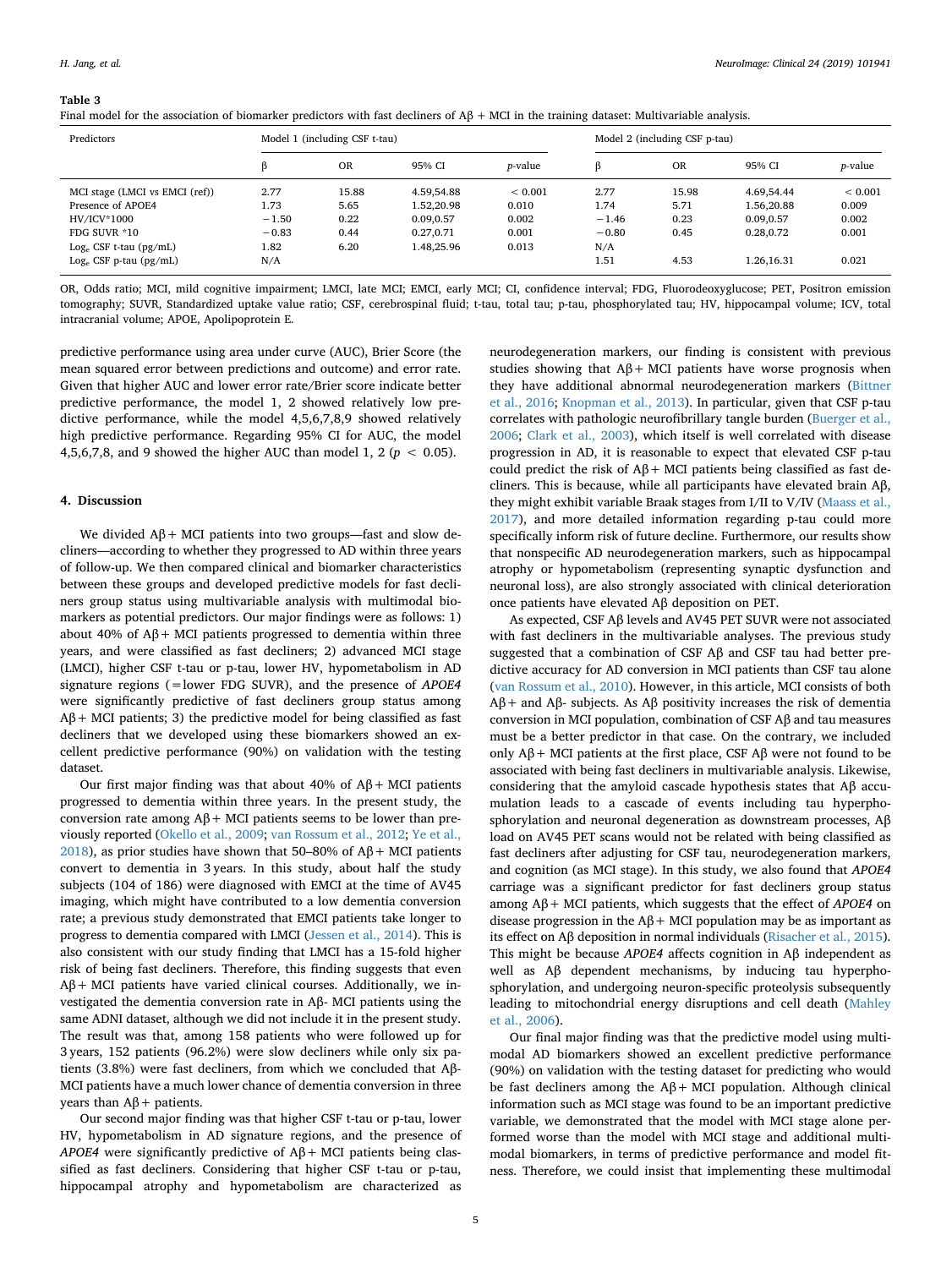# <span id="page-5-0"></span> $\mathbf{A}$



**Fig. 2.** Nomograms for predicting fast decliners including (A) CSF t-tau (B) CSF p-tau.

Abbreviations: FDG, Fluorodeoxyglucose; PET, Positron emission tomography; SUVR, Standardized uptake value ratio; CSF, cerebrospinal fluid; t-tau, total tau; p-tau, phosphorylated tau; HV, hippocampal volume; ICV, intracranial volume; APOE, Apolipoprotein E.

 $0.1$ 

biomarkers in clinical practice ensure more accurate prediction for disease progression in  $A\beta$  + MCI population. Importantly, the nomograms we constructed in this study are easy to apply to clinical data. In the present study, we used the ADNI dataset; ADNI is a large cohort of well-characterized subjects, and clinical and imaging data are based on standardized protocols and analyses. Therefore, as shown in [Fig. 3,](#page-6-0) we could easily apply our nomograms to ADNI datasets to predict the probability of being fast declines. In terms of classification of patients,

we expect that this prediction model may provide additional risk stratification information, which is helpful to optimize the selection of patients who may benefit from  $Aβ$  + targeting therapies in clinical trials.

 $0.9 0.95$ 

 $0.99$ 

 $0.2$  0.3 0.40.50.60.7 0.8

We were able to conduct this study because of the availability of various clinical data through ADNI. However, there are several limitations in this study. First, the definition of fast or slow decliners was based on the diagnosis with respect to conversion to AD, not on the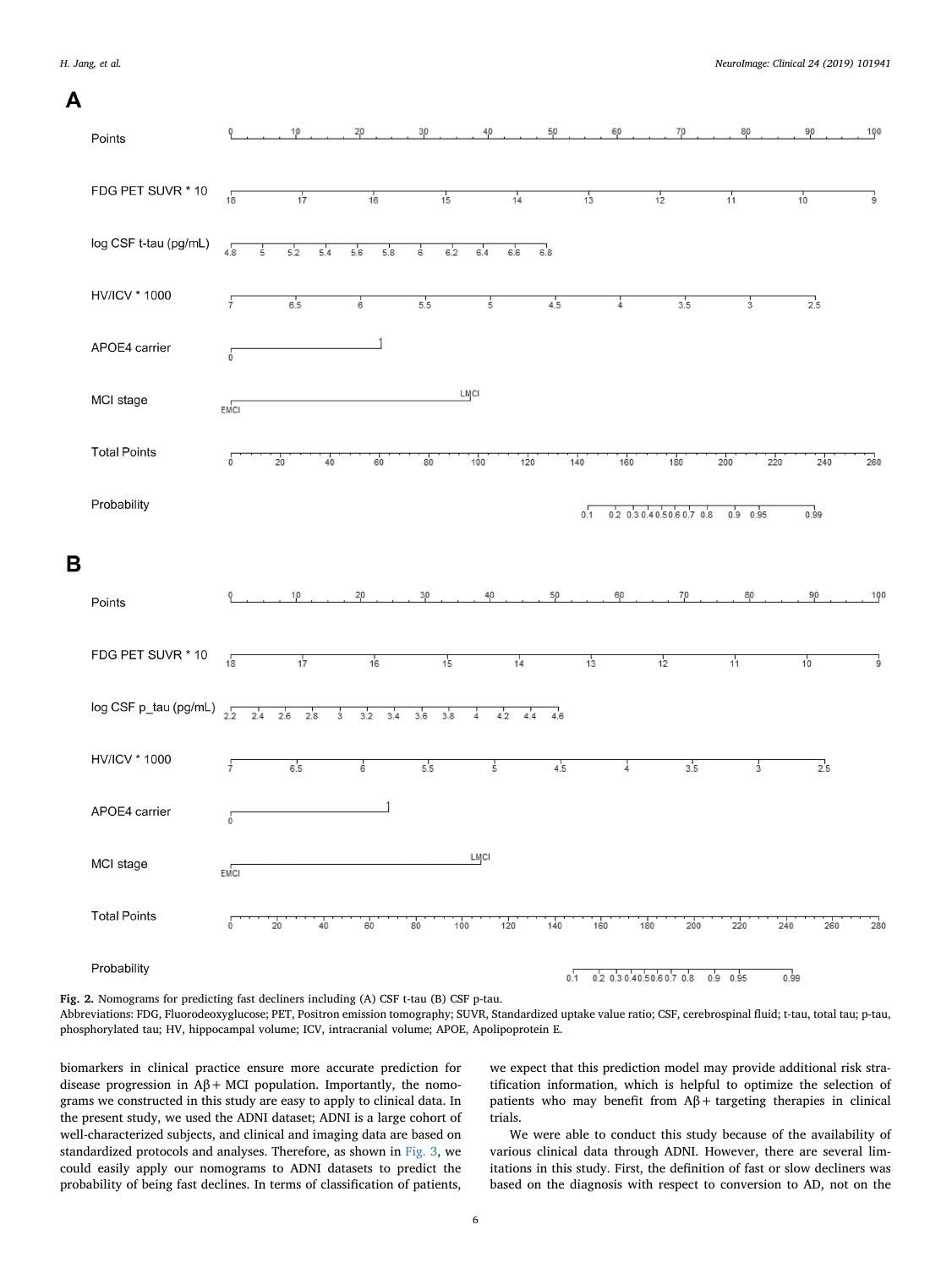# <span id="page-6-0"></span>Δ

B



**Fig. 3.** Nomogram interpretation.

The first exemplary case (A) is EMCI (a) and an APOE4 carrier (b) and has  $log_e$  CSF p-tau of 3.6 (c), FDG PET SUVR of 1.5 (d), and HV/ICV of 0.005 (e). Therefore, the point was matched to each variable. The total points (f) made from the sum of each point  $(a,0 + b,24 + c,29 + d,33 + e,61)$  indicate the overall risk score (f = 147). This subsequently is matched to a probability of < 10%(g), which demonstrates that this case has a low risk profile to predict fast decline. Likewise, the second exemplary case (B) is an APOE4 carrier (a) and LMCI (b) and loge CSF p-tau of 4.2 (c), FDG PET SUVR of 1.2 (d), and HV/ICV of 0.0035 (e). The total points (f) made from the sum of each point (a,24.5 + b,38 + c,42.5 + d,67 + e,71) indicate the overall risk score (f = 243), which subsequently is matched to a probability of 99% (g), very high risk for fast decline.

trajectories of objective neuropsychological test results. However, it is meaningful to predict which patients are closest to clinical deterioration in a clinical setting. Second, we used an a priori established SUVR cutoff for Aβ positivity, despite the clinical utility of visual assessment. However, a quantitative SUVR cutoff is more sensitive compared to visual assessment to predict at-risk patients ([Schreiber et al., 2015](#page-8-15)), and we could easily obtain SUVR values from the ADNIMERGE dataset, which enables agreement with many other ADNI studies in terms of the study methods.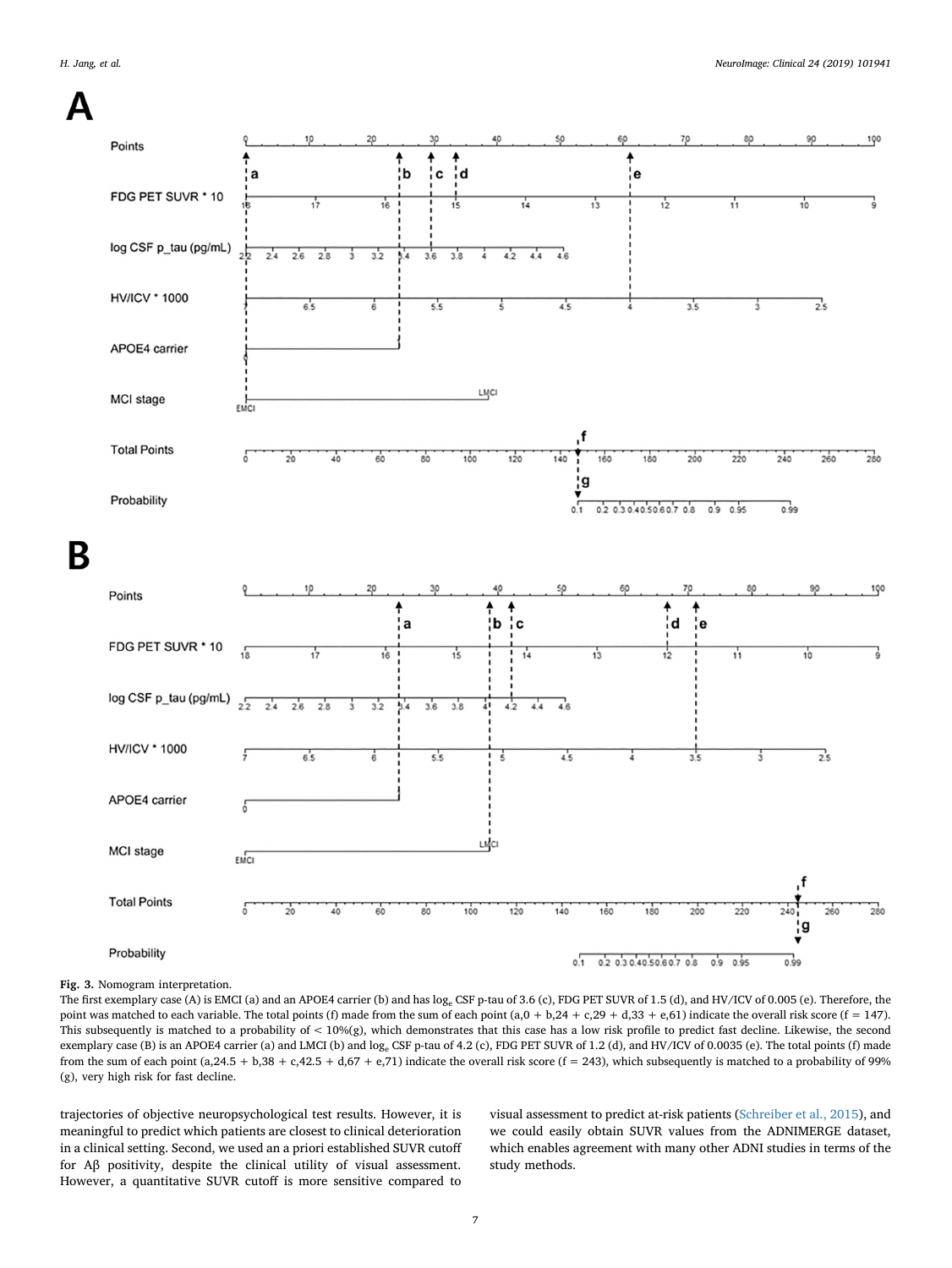#### <span id="page-7-15"></span>**Table 4**

Models with different combinations of biomarkers using the total dataset.

| Model   |                                                | AIC     | R-Square | <b>AUC</b> | 95% CI for AUC |       | <b>Brier Score</b> | Error Rate |
|---------|------------------------------------------------|---------|----------|------------|----------------|-------|--------------------|------------|
|         |                                                |         |          |            | Lower          | Upper |                    |            |
| Model 1 | MCI stage                                      | 211.115 | 0.206    | 0.74       | 0.186          | 0.805 | 0.186              | 0.258      |
| Model 2 | $MCI stage + APOE4$                            | 204.882 | 0.24     | 0.786      | 0.18           | 0.848 | 0.18               | 0.274      |
| Model 3 | MCI stage $+$ APOE4 $+$ HV/ICV                 | 185.003 | 0.325    | 0.847      | 0.157          | 0.902 | 0.157              | 0.226      |
| Model 4 | $MCI stage + APOE4 + FDG$                      | 156.007 | 0.422    | 0.898      | 0.123          | 0.944 | 0.123              | 0.172      |
| Model 5 | MCI stage $+$ APOE4 $+$ HV/ICV $+$ FDG         | 150.648 | 0.445    | 0.906      | 0.119          | 0.949 | 0.119              | 0.183      |
| Model 6 | MCI stage + $APOE4 + HV/ICV + FDG + CSF$ t-tau | 143.731 | 0.471    | 0.919      | 0.111          | 0.958 | 0.111              | 0.172      |
| Model 7 | MCI stage + APOE4 + $HV/ICV$ + FDG + CSF p tau | 143.768 | 0.471    | 0.919      | 0.111          | 0.958 | 0.111              | 0.167      |
| Model 8 | $APOE4 + HV/ICV + FDG + CSF$ t-tau             | 159.603 | 0.417    | 0.893      | 0.127          | 0.94  | 0.127              | 0.161      |
| Model 9 | $APOE4 + HV/ICV + FDG + CSF p$ tau             | 160.462 | 0.415    | 0.892      | 0.127          | 0.939 | 0.127              | 0.151      |

AIC, Akaike information criterion; AUC, Area under ROC; CI, confidence interval; FDG, Fluorodeoxyglucose; PET, Positron emission tomography; SUVR, Standardized uptake value ratio; CSF, cerebrospinal fluid; t-tau, total tau; p-tau, phosphorylated tau; HV, hippocampal volume; ICV, total intracranial volume; APOE, Apolipoprotein E.

# **5. Conclusions**

In conclusion, we found advanced MCI stage, neurodegeneration markers such as high level of CSF tau, hippocampal atrophy, and hypometabolism in AD signature regions, and presence of *APOE4* to be independently associated with early disease progression in  $A\beta + MCI$ patients. The constructed nomograms including these multimodal AD biomarkers could help clinicians to predict fast decliners among  $A\beta$  + MCI patients with excellent predictive performance.

## **Disclosures**

All authors have no conflicts of interest to disclose.

# **Declaration of Competing Interest**

The authors declare no financial or other conflicts of interests.

# **Acknowledgements**

SWS receives funding from the Brain Research Program through the National Research Foundation (NRF) of Korea (2016M3C7A1913844), the Korea government (MSIP) through the NRF of Korea grant (2017R1A2B2005081), the Brain Research Program of the National Research Foundation (NRF) funded by the Ministry of Science & ICT (NRF-2018M3C7A1056512), the Research of Korea Centers for Disease Control and Prevention (2018-ER6203-01). J-KS receives funding from the Brain Research Program through the NRF funded by the Ministry of Science & ICT (No. 2017M3C7A1048092). HJK receives a support by a grant of the Korean Health Technology R&D Project, Ministry of Health & Welfare, Republic of Korea (HI18C1629).

## **Appendix A. Supplementary data**

Supplementary data to this article can be found online at [https://](https://doi.org/10.1016/j.nicl.2019.101941) [doi.org/10.1016/j.nicl.2019.101941.](https://doi.org/10.1016/j.nicl.2019.101941)

# **References**

- <span id="page-7-12"></span>[Bittner, T., Zetterberg, H., Teunissen, C.E., Ostlund Jr., R.E., Militello, M., Andreasson, U.,](http://refhub.elsevier.com/S2213-1582(19)30291-8/rf0005) [Hubeek, I., Gibson, D., Chu, D.C., Eichenlaub, U., Heiss, P., Kobold, U., Leinenbach,](http://refhub.elsevier.com/S2213-1582(19)30291-8/rf0005) [A., Madin, K., Manuilova, E., Rabe, C., Blennow, K., 2016. Technical performance of a](http://refhub.elsevier.com/S2213-1582(19)30291-8/rf0005) [novel, fully automated electrochemiluminescence immunoassay for the quantitation](http://refhub.elsevier.com/S2213-1582(19)30291-8/rf0005) [of beta-amyloid \(1-42\) in human cerebrospinal fluid. Alzheimers Dement. 12,](http://refhub.elsevier.com/S2213-1582(19)30291-8/rf0005) [517–526](http://refhub.elsevier.com/S2213-1582(19)30291-8/rf0005).
- <span id="page-7-3"></span>[Buerger, K., Teipel, S.J., Zinkowski, R., Blennow, K., Arai, H., Engel, R., Hofmann-Kiefer,](http://refhub.elsevier.com/S2213-1582(19)30291-8/rf0010) [K., McCulloch, C., Ptok, U., Heun, R., Andreasen, N., DeBernardis, J., Kerkman, D.,](http://refhub.elsevier.com/S2213-1582(19)30291-8/rf0010) [Moeller, H., Davies, P., Hampel, H., 2002. CSF tau protein phosphorylated at](http://refhub.elsevier.com/S2213-1582(19)30291-8/rf0010) [threonine 231 correlates with cognitive decline in MCI subjects. Neurology 59,](http://refhub.elsevier.com/S2213-1582(19)30291-8/rf0010) [627–629](http://refhub.elsevier.com/S2213-1582(19)30291-8/rf0010).

<span id="page-7-18"></span>[Buerger, K., Ewers, M., Pirttila, T., Zinkowski, R., Alafuzoff, I., Teipel, S.J., DeBernardis,](http://refhub.elsevier.com/S2213-1582(19)30291-8/rf0015)

[J., Kerkman, D., McCulloch, C., Soininen, H., Hampel, H., 2006. CSF phosphorylated](http://refhub.elsevier.com/S2213-1582(19)30291-8/rf0015) [tau protein correlates with neocortical neurofibrillary pathology in Alzheimer's dis](http://refhub.elsevier.com/S2213-1582(19)30291-8/rf0015)[ease. Brain 129, 3035–3041](http://refhub.elsevier.com/S2213-1582(19)30291-8/rf0015).

- <span id="page-7-0"></span>[Busse, A., Hensel, A., Guhne, U., Angermeyer, M.C., Riedel-Heller, S.G., 2006. Mild](http://refhub.elsevier.com/S2213-1582(19)30291-8/rf0020) [cognitive impairment: long-term course of four clinical subtypes. Neurology 67,](http://refhub.elsevier.com/S2213-1582(19)30291-8/rf0020) [2176–2185](http://refhub.elsevier.com/S2213-1582(19)30291-8/rf0020).
- <span id="page-7-19"></span>[Clark, C.M., Xie, S., Chittams, J., Ewbank, D., Peskind, E., Galasko, D., Morris, J.C.,](http://refhub.elsevier.com/S2213-1582(19)30291-8/rf0025) [McKeel Jr., D.W., Farlow, M., Weitlauf, S.L., Quinn, J., Kaye, J., Knopman, D., Arai,](http://refhub.elsevier.com/S2213-1582(19)30291-8/rf0025) [H., Doody, R.S., DeCarli, C., Leight, S., Lee, V.M., Trojanowski, J.Q., 2003.](http://refhub.elsevier.com/S2213-1582(19)30291-8/rf0025) [Cerebrospinal fluid tau and beta-amyloid: how well do these biomarkers reflect au](http://refhub.elsevier.com/S2213-1582(19)30291-8/rf0025)[topsy-confirmed dementia diagnoses? Arch. Neurol. 60, 1696–1702.](http://refhub.elsevier.com/S2213-1582(19)30291-8/rf0025)
- <span id="page-7-1"></span>[De Carli, C., 2003. Mild cognitive impairment: prevalence, prognosis, aetiology, and](http://refhub.elsevier.com/S2213-1582(19)30291-8/rf0030) [treatment. Lancet Neurol. 2, 15–21.](http://refhub.elsevier.com/S2213-1582(19)30291-8/rf0030)
- <span id="page-7-2"></span>[Doraiswamy, P.M., Sperling, R.A., Johnson, K., Reiman, E.M., Wong, T.Z., Sabbagh, M.N.,](http://refhub.elsevier.com/S2213-1582(19)30291-8/rf0035) [Sadowsky, C.H., Fleisher, A.S., Carpenter, A., Joshi, A.D., Lu, M., Grundman, M.,](http://refhub.elsevier.com/S2213-1582(19)30291-8/rf0035) [Mintun, M.A., Skovronsky, D.M., Pontecorvo, M.J., Group, A.A.S, 2014. Florbetapir F](http://refhub.elsevier.com/S2213-1582(19)30291-8/rf0035) [18 amyloid PET and 36-month cognitive decline: a prospective multicenter study.](http://refhub.elsevier.com/S2213-1582(19)30291-8/rf0035) [Mol. Psychiatry 19, 1044–1051](http://refhub.elsevier.com/S2213-1582(19)30291-8/rf0035).
- <span id="page-7-6"></span>[Drzezga, A., Lautenschlager, N., Siebner, H., Riemenschneider, M., Willoch, F.,](http://refhub.elsevier.com/S2213-1582(19)30291-8/rf0040) [Minoshima, S., Schwaiger, M., Kurz, A., 2003. Cerebral metabolic changes accom](http://refhub.elsevier.com/S2213-1582(19)30291-8/rf0040)[panying conversion of mild cognitive impairment into Alzheimer's disease: a PET](http://refhub.elsevier.com/S2213-1582(19)30291-8/rf0040) [follow-up study. Eur. J. Nucl. Med. Mol. Imaging 30, 1104–1113.](http://refhub.elsevier.com/S2213-1582(19)30291-8/rf0040)
- <span id="page-7-4"></span>[Ewers, M., Buerger, K., Teipel, S.J., Scheltens, P., Schroder, J., Zinkowski, R.P.,](http://refhub.elsevier.com/S2213-1582(19)30291-8/rf0045) [Bouwman, F.H., Schonknecht, P., Schoonenboom, N.S., Andreasen, N., Wallin, A.,](http://refhub.elsevier.com/S2213-1582(19)30291-8/rf0045) [DeBernardis, J.F., Kerkman, D.J., Heindl, B., Blennow, K., Hampel, H., 2007.](http://refhub.elsevier.com/S2213-1582(19)30291-8/rf0045) [Multicenter assessment of CSF-phosphorylated tau for the prediction of conversion of](http://refhub.elsevier.com/S2213-1582(19)30291-8/rf0045) [MCI. Neurology 69, 2205–2212.](http://refhub.elsevier.com/S2213-1582(19)30291-8/rf0045)
- <span id="page-7-13"></span>[Hsu, Y.Y., Schuff, N., Du, A.T., Mark, K., Zhu, X., Hardin, D., Weiner, M.W., 2002.](http://refhub.elsevier.com/S2213-1582(19)30291-8/rf0050) [Comparison of automated and manual MRI volumetry of hippocampus in normal](http://refhub.elsevier.com/S2213-1582(19)30291-8/rf0050) [aging and dementia. J. Magn. Reson. Imaging 16, 305–310](http://refhub.elsevier.com/S2213-1582(19)30291-8/rf0050).
- <span id="page-7-5"></span>[Jack Jr., C.R., Petersen, R.C., Xu, Y.C., O'Brien, P.C., Smith, G.E., Ivnik, R.J., Boeve, B.F.,](http://refhub.elsevier.com/S2213-1582(19)30291-8/rf0055) [Waring, S.C., Tangalos, E.G., Kokmen, E., 1999. Prediction of AD with MRI-based](http://refhub.elsevier.com/S2213-1582(19)30291-8/rf0055) [hippocampal volume in mild cognitive impairment. Neurology 52, 1397–1403](http://refhub.elsevier.com/S2213-1582(19)30291-8/rf0055).
- <span id="page-7-14"></span>[Jang, H., Ye, B.S., Woo, S., Kim, S.W., Chin, J., Choi, S.H., Jeong, J.H., Yoon, S.J., Yoon,](http://refhub.elsevier.com/S2213-1582(19)30291-8/rf0060) [B., Park, K.W., Hong, Y.J., Kim, H.J., Lockhart, S.N., Na, D.L., Seo, S.W., 2017.](http://refhub.elsevier.com/S2213-1582(19)30291-8/rf0060) [Prediction model of conversion to dementia risk in subjects with amnestic mild](http://refhub.elsevier.com/S2213-1582(19)30291-8/rf0060) [cognitive impairment: a longitudinal, multi-center clinic-based study. J. Alzheimers](http://refhub.elsevier.com/S2213-1582(19)30291-8/rf0060) [Dis. 60, 1579–1587](http://refhub.elsevier.com/S2213-1582(19)30291-8/rf0060).
- <span id="page-7-16"></span>[Jessen, F., Wolfsgruber, S., Wiese, B., Bickel, H., Mosch, E., Kaduszkiewicz, H., Pentzek,](http://refhub.elsevier.com/S2213-1582(19)30291-8/rf0065) [M., Riedel-Heller, S.G., Luck, T., Fuchs, A., Weyerer, S., Werle, J., van den Bussche,](http://refhub.elsevier.com/S2213-1582(19)30291-8/rf0065) [H., Scherer, M., Maier, W., Wagner, M., German Study on Aging Cognition, Dementia](http://refhub.elsevier.com/S2213-1582(19)30291-8/rf0065) [in Primary Care Patients, 2014. AD dementia risk in late MCI, in early MCI, and in](http://refhub.elsevier.com/S2213-1582(19)30291-8/rf0065) [subjective memory impairment. Alzheimers Dement. 10, 76–83](http://refhub.elsevier.com/S2213-1582(19)30291-8/rf0065).
- <span id="page-7-17"></span>[Knopman, D.S., Jack Jr., C.R., Wiste, H.J., Weigand, S.D., Vemuri, P., Lowe, V.J.,](http://refhub.elsevier.com/S2213-1582(19)30291-8/rf0070) [Kantarci, K., Gunter, J.L., Senjem, M.L., Mielke, M.M., Roberts, R.O., Boeve, B.F.,](http://refhub.elsevier.com/S2213-1582(19)30291-8/rf0070) [Petersen, R.C., 2013. Brain injury biomarkers are not dependent on beta-amyloid in](http://refhub.elsevier.com/S2213-1582(19)30291-8/rf0070) [normal elderly. Ann. Neurol. 73, 472–480.](http://refhub.elsevier.com/S2213-1582(19)30291-8/rf0070)
- <span id="page-7-11"></span>[Landau, S.M., Harvey, D., Madison, C.M., Reiman, E.M., Foster, N.L., Aisen, P.S., Petersen,](http://refhub.elsevier.com/S2213-1582(19)30291-8/rf0075) [R.C., Shaw, L.M., Trojanowski, J.Q., Jack Jr., C.R., Weiner, M.W., Jagust, W.J.,](http://refhub.elsevier.com/S2213-1582(19)30291-8/rf0075) [Alzheimer's disease neuroimaging, I, 2010. Comparing predictors of conversion and](http://refhub.elsevier.com/S2213-1582(19)30291-8/rf0075) [decline in mild cognitive impairment. Neurology 75, 230–238.](http://refhub.elsevier.com/S2213-1582(19)30291-8/rf0075)
- <span id="page-7-10"></span>[Landau, S.M., Harvey, D., Madison, C.M., Koeppe, R.A., Reiman, E.M., Foster, N.L.,](http://refhub.elsevier.com/S2213-1582(19)30291-8/rf0080) [Weiner, M.W., Jagust, W.J., 2011. Associations between cognitive, functional, and](http://refhub.elsevier.com/S2213-1582(19)30291-8/rf0080) [FDG-PET measures of decline in AD and MCI. Neurobiol. Aging 32, 1207–1218.](http://refhub.elsevier.com/S2213-1582(19)30291-8/rf0080)
- <span id="page-7-9"></span>[Landau, S.M., Harvey, D., Madison, C.M., Koeppe, R.A., Reiman, E.M., Foster, N.L.,](http://refhub.elsevier.com/S2213-1582(19)30291-8/rf0085) [Weiner, M.W., Jagust, W.J., Alzheimer's Disease Neuroimaging Initiative, 2011b.](http://refhub.elsevier.com/S2213-1582(19)30291-8/rf0085) [Associations between cognitive, functional, and FDG-PET measures of decline in AD](http://refhub.elsevier.com/S2213-1582(19)30291-8/rf0085) [and MCI. Neurobiol. Aging 32, 1207–1218](http://refhub.elsevier.com/S2213-1582(19)30291-8/rf0085).
- <span id="page-7-8"></span>[Landau, S.M., Mintun, M.A., Joshi, A.D., Koeppe, R.A., Petersen, R.C., Aisen, P.S., Weiner,](http://refhub.elsevier.com/S2213-1582(19)30291-8/rf0090) [M.W., Jagust, W.J., Alzheimer's Disease Neuroimaging Initiative, 2012. Amyloid](http://refhub.elsevier.com/S2213-1582(19)30291-8/rf0090) [deposition, hypometabolism, and longitudinal cognitive decline. Ann. Neurol. 72,](http://refhub.elsevier.com/S2213-1582(19)30291-8/rf0090) [578–586](http://refhub.elsevier.com/S2213-1582(19)30291-8/rf0090).
- <span id="page-7-7"></span>[Landau, S.M., Lu, M., Joshi, A.D., Pontecorvo, M., Mintun, M.A., Trojanowski, J.Q., Shaw,](http://refhub.elsevier.com/S2213-1582(19)30291-8/rf0095)